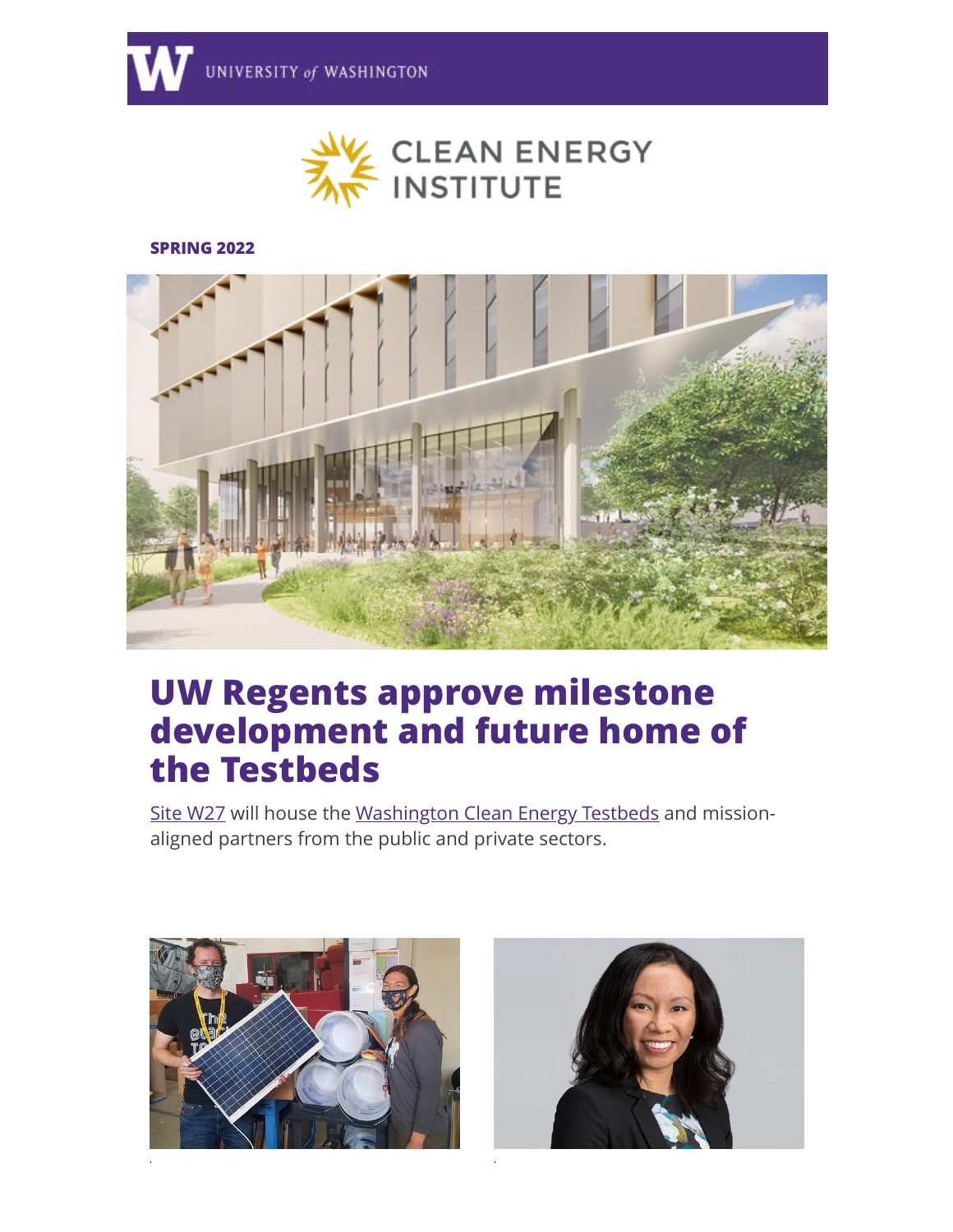# **[Microgrids for education and](http://discover.uw.edu/ol/hk9RccXPdlhd6BYlut2oDfu_yniVKMz84vEwRKa0gplpjQVuYOPLdQyi2YMDScBrI-SNBgsUTsAnxAVcR7DTb44dqrNYAkXvWzTtia_Jfa1bZvp22NQn6qGhhTNc-oTRwhrPAUoNS0J5aVvMMOl50W61dpU7SxGGpz2Hcw,,/j0FXecHMKVlNoVdlsbPWNb760TbFc9a_uq91APnhxsAwl016Z6PCMUL9h9RDFZYhKO-RE08VF4ViwRhRFe7YfY5Et_BTDlO1QXbsj7fffYhHdrpnxY4-8qOx53QKoYCvpnHUJXoockV1NB-wY4oBpRzAFJcBSw-owE_ZPI0KuTADgelRz8ahSbGyonuxuEXytDq7DkhazefP7mqUD8E-yuBZtm8o23gUevbDyBHy2JEAohM6ysdzoSZ9pdtqA-RR6wLEbh3W14nbaME6dqymg9vjlLACRE5kgtYgXjjFCFy0) energy sovereignty**

After founding Northwest Indian College's first engineering program, Stephanie Bostwick participated in CEI's Research Experience for Teachers program. Today, she is leading feasibility studies for microgrids on her campus and for the Lummi Nation.

# **[Professor Corie Cobb awarded](http://discover.uw.edu/ol/hk5ZdsPHdlhd6BYlut2oDfu_yniVKMz84vEwRKa0gplpjQVuYOPLdQyi2YMDScBrI-SNBgsUTsAnxAVcR7DTb44dqrNYAkXvWzTtia_Jfa1bZvp22NQn6qGhhTNc-oTRwhrPAUoNS0J5aVvPOO1z12S3dpU7SxGGpz2Hcw,,/jElTc8fGK1lNoVdlsbPWNb760TjFNI-pqLR0B_Dy3cFw3ExrPeLKL1KgicFFFZE-YKbMUVBCXsAwjV4MVeOabolFt_kQCE6wWnb-l6DIa4hKPLByztFgsqysymUGvtKQgRHKDEMCT2Z_bA-NNrIrkALzP5t-cjeq4lf0E7UXhXgRqLcx97OKWpez2Wes2n7y9DyEHXRl78XPv0XoBq1onY4Jrgwl3AgpSNrvxBzhlrgTgSVjob1A1RVB-s9aEs5-1Titaz7OwYTNTtdFRpmIgrHVpN4EVhUmxrUXTl3XCnyaW76BbTFI4DvBvR5oYjI9KBUMHc4plQ,,) DARPA Director's Fellowship**

Cobb received the highly selective fellowship as a top performer among recipients of the DARPA Young Faculty Award. This second round of DARPA funding will support Cobb's research on advanced battery manufacturing techniques.



# **[Supporting STEM Community](http://discover.uw.edu/ol/hk5YcsXKdlhd6BYlut2oDfu_yniVKMz84vEwRKa0gplpjQVuYOPLdQyi2YMDScBrI-SNBgsUTsAnxAVcR7DTb44dqrNYAkXvWzTtia_Jfa1bZvp22NQn6qGhhTNc-oTRwhrPAUoNS0J5aVvPOOx30mq3dpU7SxGGpz2Hcw,,/jElSd8LIK1lNoVdlsbPWNb760SLBaZChtbtpBvmo18srlkt9YOWAahG92pwBTt1iMaafDwwfBp5ixQFdFPTYc4YN7v1YRlKmXTaylLPbYZ5IdKY-zMBz66agynMNo82R31XCRFgPDWJ4ZRKYJuAtjynYJJ8oAi6z12PtAKERqDFYnJAO47OKXJSQ_FG0-Wv82C2HPnhY_MqfvgmlWJNemdFYt1Bp6WR-ctXM-hLu5Oghnw44rbgmukRm2PBBCPtv9iaiehH5yarzeulRabGeqvChm-UKQic8msgeQlviL3iUJt6sYDZiyAKk2x4TYWhndT5_X_sPlRc,) College Students**

As part of the Washington State STEM Transfer Partnership, CEI will work alongside UW ChemE, UW MSE, and Green River College to support STEM students who transfer between 2- and 4 year institutions.



## **Washington leaders visit CEI**

This February, CEI welcomed Governor Jay Inslee as well as Representative Kim Schrier (WA-08) to the Washington Clean Energy Testbeds to discuss emerging climate technologies and how state support helps accelerate innovation in clean energy.

# **RESEARCH HIGHLIGHTS**

# **[Ferromagnetism and Spin-Polarized Luminescence in Lead-Free CsEuCl3](http://discover.uw.edu/ol/hk5ZeMTPdlhd6BYlut2oDfu_yniVKMz84vEwRKa0gplpjQVuYOPLdQyi2YMDScBrI-SNBgsUTsAnxAVcR7DTb44dqrNYAkXvWzTtia_Jfa1bZvp22NQn6qGhhTNc-oTRwhrPAUoNS0J5aVvMP-521Gq2dpU7SxGGpz2Hcw,,/j05QdsTIKllNoVdlsbPWMrzvjHvBeYvmtK56RvPp24A_21sxI7yBaRG92ZxQH4E8ZOeRT1MTQ8kzlVsHF-uBQ5RP8ahwP2yqdA7ZspXDP5Rje4FS_eBG26-HzGwqkOmam1blLFcFRCU5fVKXXb0m3TX2fZEXBwyywGLmHKF3mB4ghuVQh6XzdJ24yFuS8lLzxxG7LnxY7_Sa1Xe4IKN4yPAZnGwd40FrTdnD0DPk5ZVxnT8v5tVmpVFE3awhKZpmxUWdfyPk) Perovskite Nanocrystals and Thin Films**

*ACS Nano*

#### **[Redox-Switchable Allosteric Effects in Molecular Clusters](http://discover.uw.edu/ol/hk5YdMDPdlhd6BYlut2oDfu_yniVKMz84vEwRKa0gplpjQVuYOPLdQyi2YMDScBrI-SNBgsUTsAnxAVcR7DTb44dqrNYAkXvWzTtia_Jfa1bZvp22NQn6qGhhTNc-oTRwhrPAUoNS0J5aVvMPOl40my2dpU7SxGGpz2Hcw,,/j01XeMLOKllNoVdlsbPWMrzvjHvBeYvmtK56RvPp24BviQYvIr6ed0vui8BQCdxjZrnOVVtBTJ1q1DNMFevIUbRt4tloLXOGQWvmravvTqxvVpB0_tVt0JKRwGkPg_iamViYXFZaSkVuYl-VePIhsGXoBao6eCqhrn_3HYR7yHk_3bQq2qGDT7SizliEwF7ryT67NW5W4O2h-A-bFLpHotwQ8nEd3WMgXsfftwHe1q8cuA523scn3hU8-NkkNOhv5w,,)**

*JACS Au*

# **[Conjugated Metal–Organic Macrocycles: Synthesis, Characterization,](http://discover.uw.edu/ol/hk5YeMLHdlhd6BYlut2oDfu_yniVKMz84vEwRKa0gplpjQVuYOPLdQyi2YMDScBrI-SNBgsUTsAnxAVcR7DTb44dqrNYAkXvWzTtia_Jfa1bZvp22NQn6qGhhTNc-oTRwhrPAUoNS0J5aVvMPOt41Wm-dpU7SxGGpz2Hcw,,/j01VeMXLIllNoVdlsbPWMrzvjHvBeYvmtK56RvPp24BviQYvIr6ed0vui8AfTZFjN7zHV10dGIRe1ANTR82hUZhsz9NvP1jiQRb1tYD7TqpqdpZn0O5by7Cs0kkgstaGxgnVXUU6Qnc1bBfQaIt4iwjdKbcKeVeDzFPCbdNyq3ABq7E3_qCsa4af30a62GHN2TSxH1VR3tPIzUSfIaBhipoxhnQX7nMBVLTC-iHU-60N5A0Qpb9-3hJKoOhTJ84,) and Electrical Conductivity**